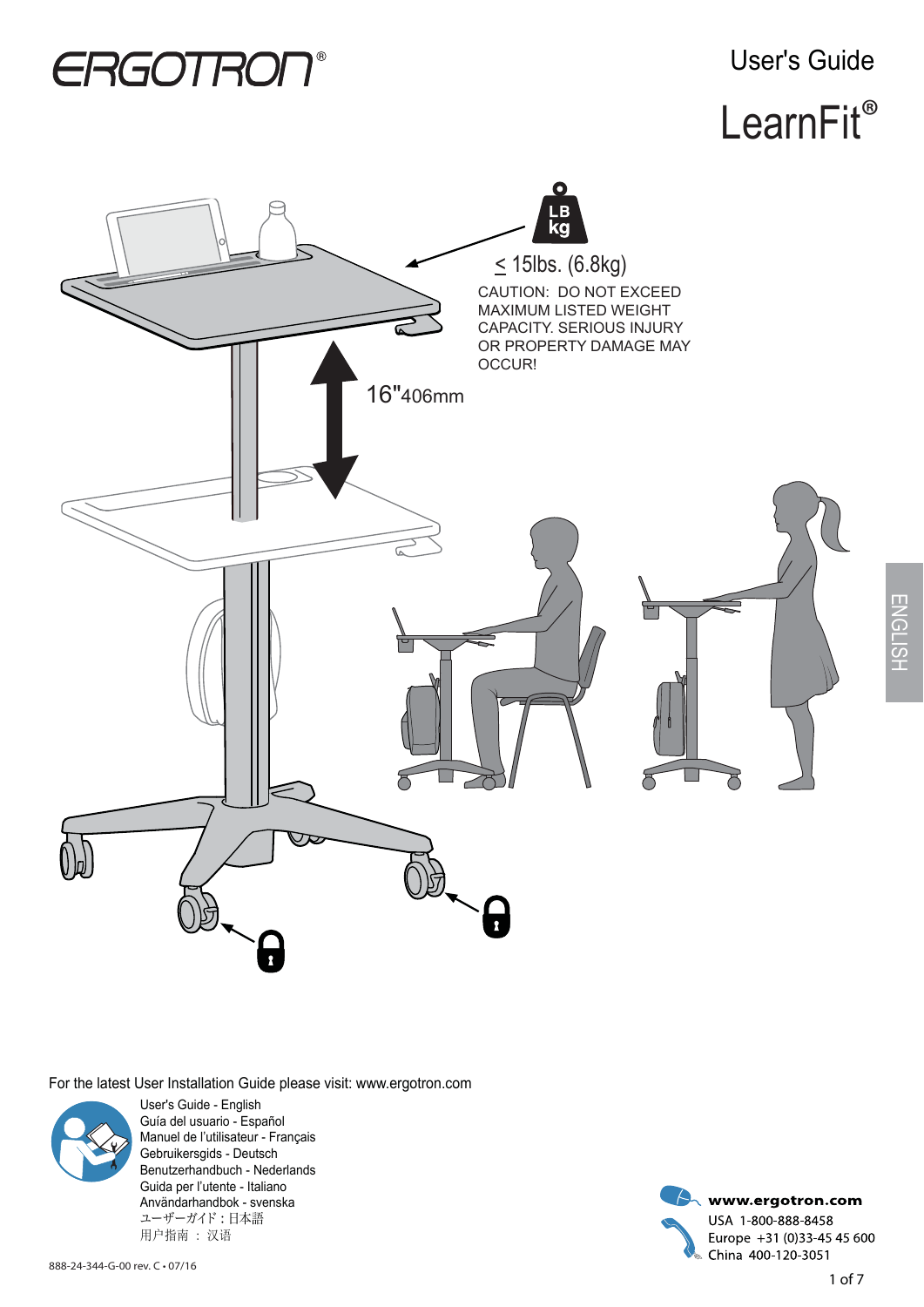## **Components**



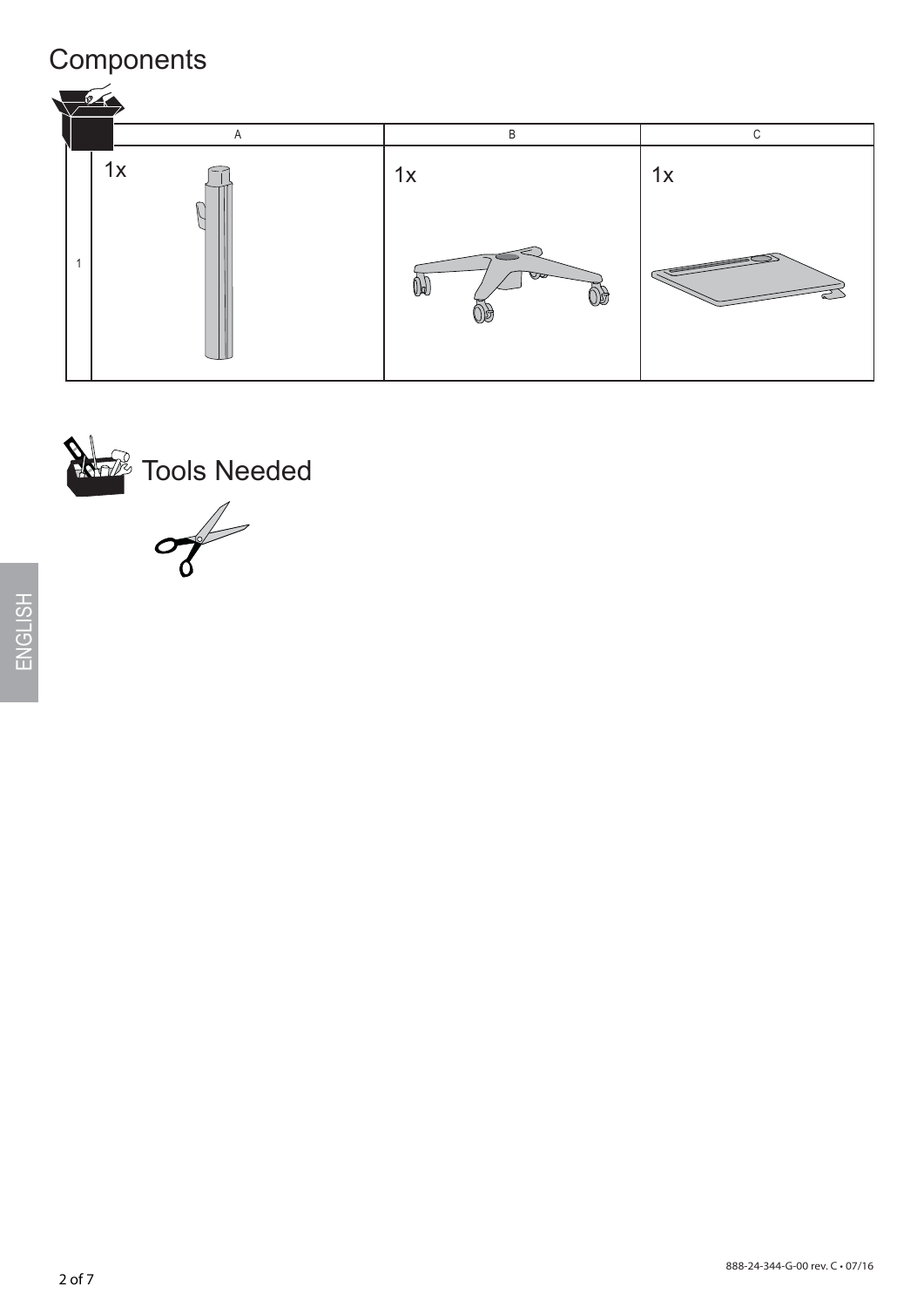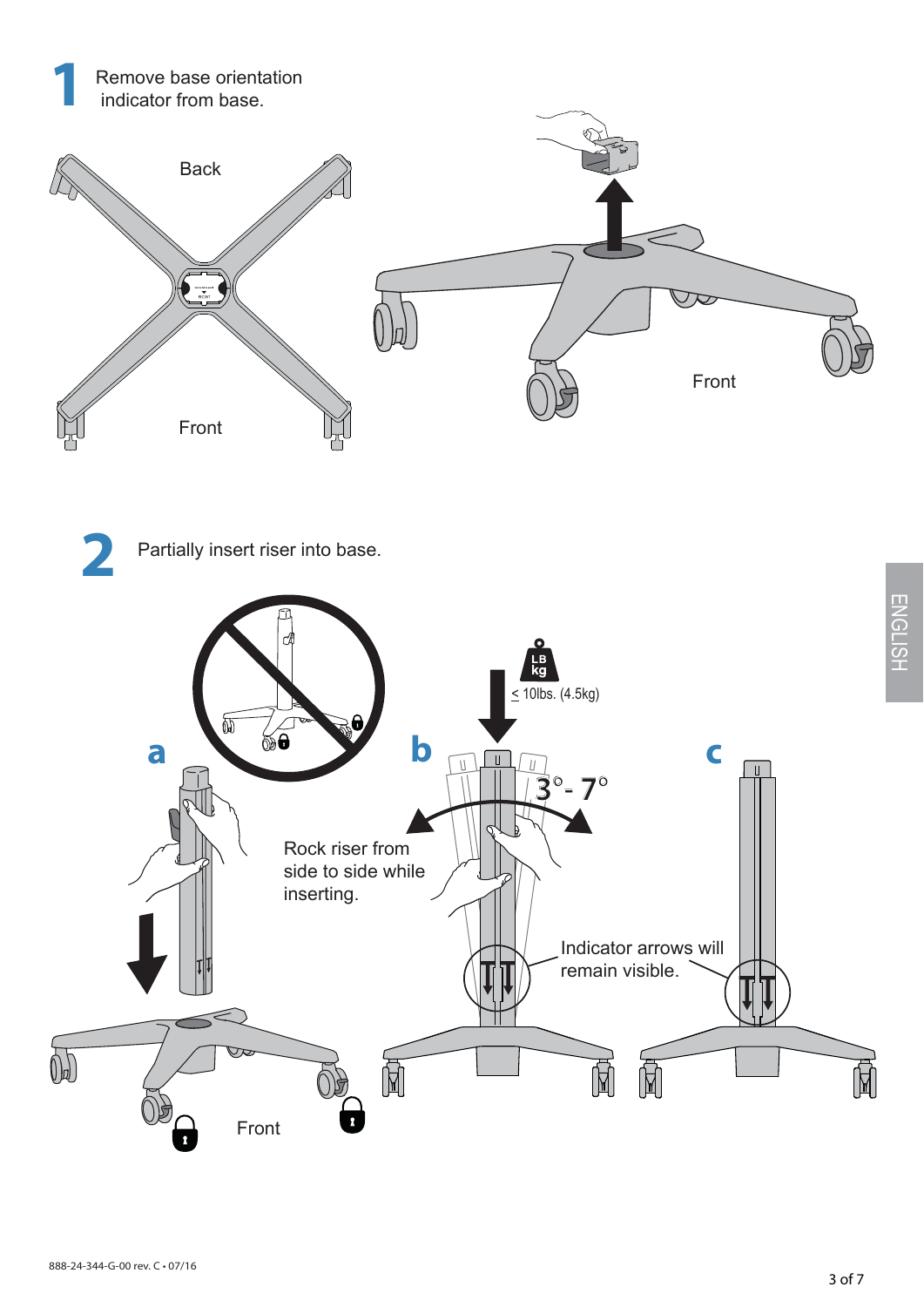

ENGLISH

**5** Lift up on the work surface to make sure it is securely attached to the base.

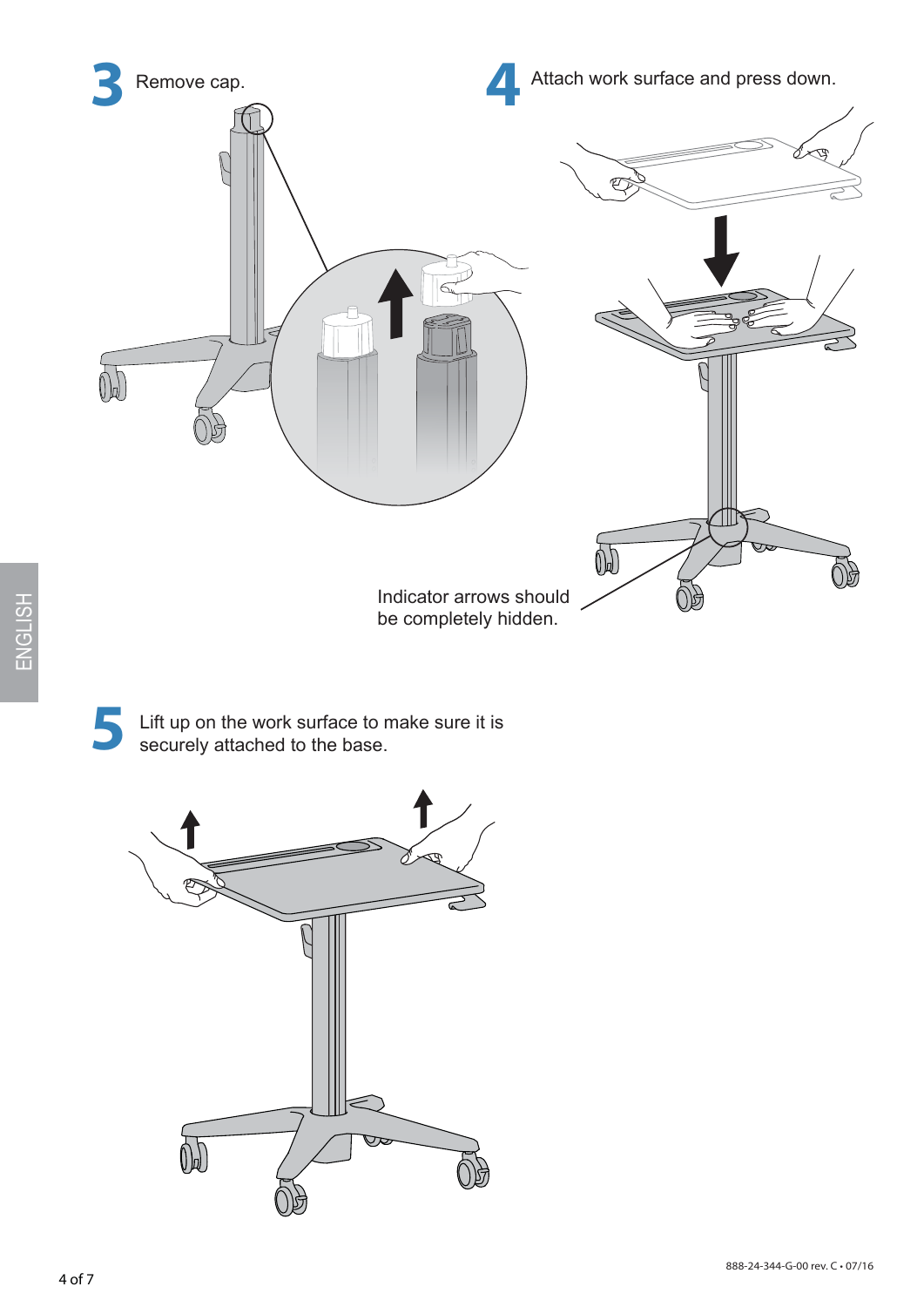

Lift brake release lever to raise and lower riser.



**8** Loosen, but do not remove 2 screws to lift and lower hook to desired height.

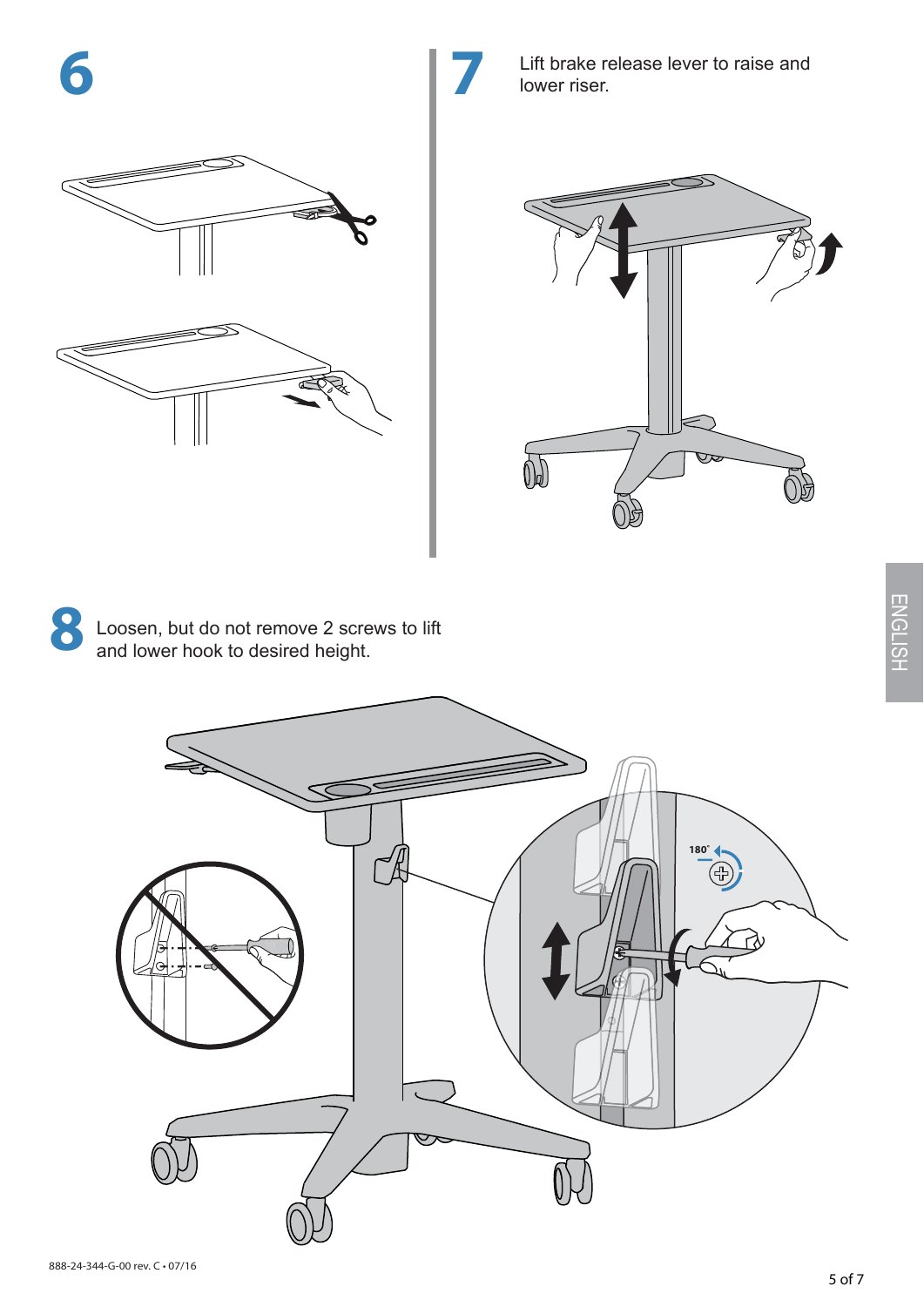